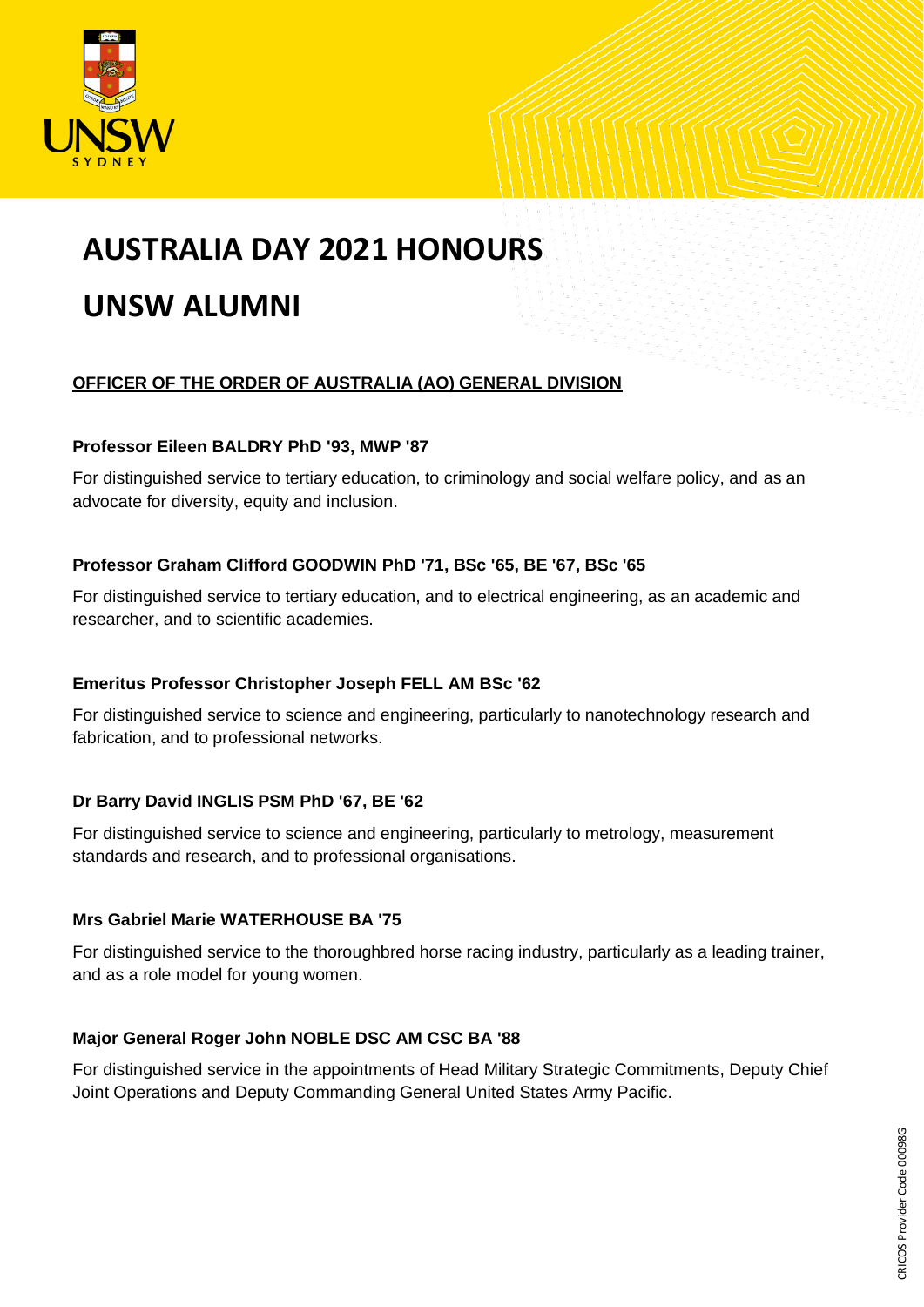#### **MEMBER OF THE ORDER OF AUSTRALIA (AM) GENERAL DIVISION**

#### **Mr Kerry Chisholm ROXBURGH MBA '74**

For significant service to the financial sector, and to women in business.

#### **Ms Paula BENSON BA '94**

For significant service to people living with ovarian cancer, and to business.

#### **Dr Jillian Anne GUTHRIE PhD '09**

For significant service to Indigenous health, and to justice reinvestment policy.

#### **Professor Margaret Mary ALSTON OAM PhD '93**

For significant service to tertiary education, to social sustainability, and to women.

#### **Mr Christopher Mark HANCOCK GradDipMgmt '93, MBA (Exec) '94**

For significant service to education and on-line research networks, and to Australia-USA relations.

#### **Professor Ronald Ian BARTSCH LLB '90**

For significant service to aviation law, and to safety and compliance.

#### **Colonel William James KELLY (Retd) MHP '78 MHP '78**

For significant service to pharmacy through a range of roles.

#### **Rear Admiral Katherine Anne RICHARDS CSC RAN BE '92**

For exceptional performance of duty in Royal Australian Navy command and management positions.

#### **Brigadier Ana Laura DUNCAN CSC GradCert '09, MA '11**

For exceptional performance of duty as the Director Strategy, Plans and Assessments in Headquarters Combined Joint Task Force - Operation Inherent Resolve while deployed on Operation OKRA during 2019.

#### **Colonel Nicholas Paul SURTEES GradDipDefStud '07**

For exceptional service to the Australian Defence Force in the reform and delivery of Military Policing capability.

#### **Major General Murray Ronald THOMPSON CSC BA '91**

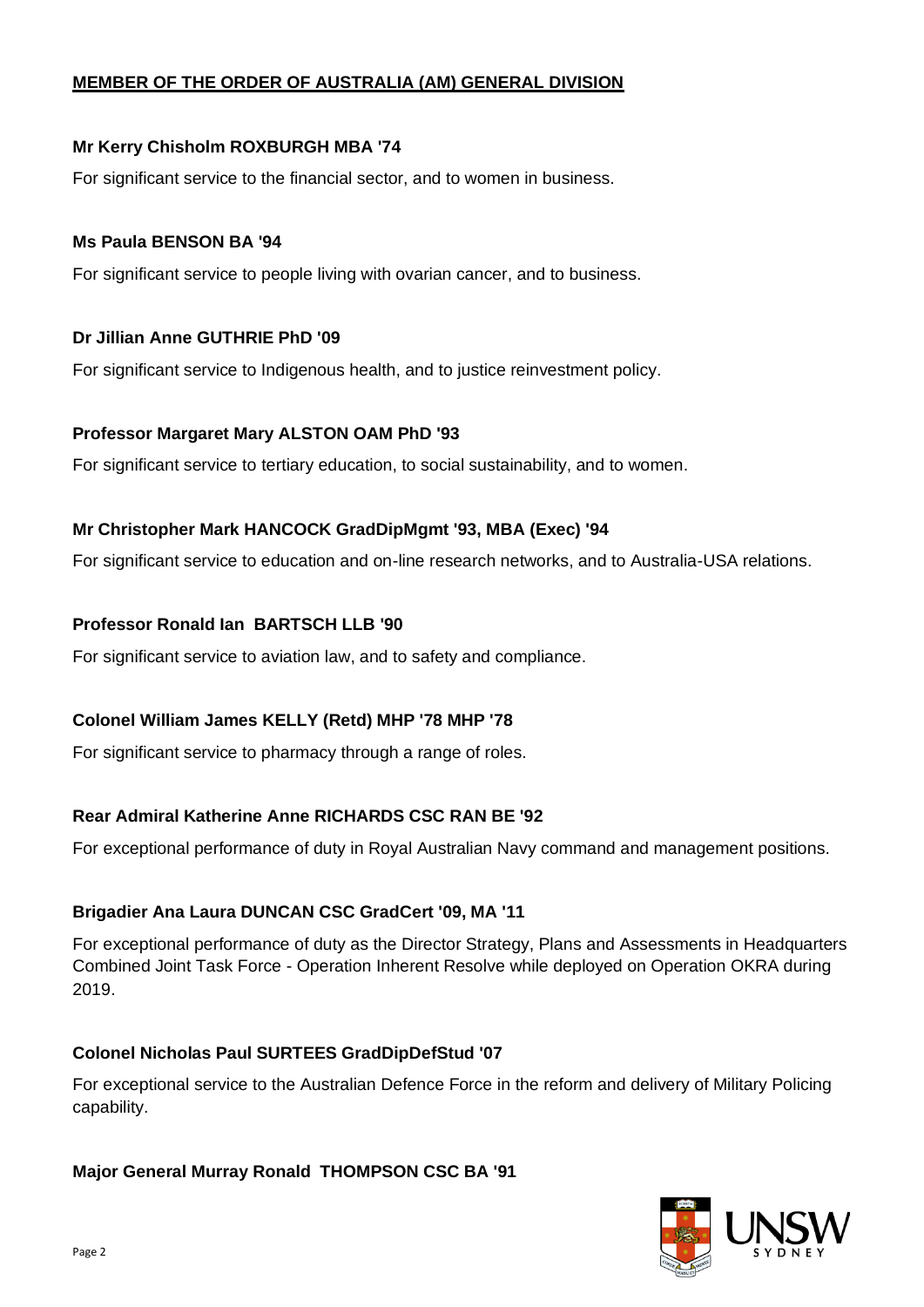For exceptional performance of duty as Director Force Development - Army, and Commander Defence Strategic Communications.

# **Wing Commander Randall Alexander McCUTCHEON MSysEng '19**

For exceptional service in support of the F-35 Joint Strike Fighter program in developmental and operational testing; and during the introduction of the F-35 capability into Australian service.

#### **Group Captain Angus Lindsay PORTER BA '97**

For exceptional service in air combat operations management, organisational development, and the strategic planning for the Australian Defence Force.

# **MEDAL OF THE ORDER OF AUSTRALIA (OAM) GENERAL DIVISION**

#### **Mr Ross Donald SMYTH-KIRK BCom '70**

For service to business, and to the community.

#### **The late Mr Neville OWEN BA '69**

For service to the community of Coonamble.

#### **Mr Peter Gerard GOGARTY MCJC '18**

For service to the community through support for survivors of childhood abuse.

#### **Mrs Elizabeth O'CARRIGAN MEdAdmin '94**

For service to education in New South Wales.

#### **Dr Judith Carmen LYNCH MB BS '87**

For service to medicine, particularly to anaesthesiology.

#### **Chief Petty Officer Jeremy Mark PITCHFORD MIT '17**

For meritorious service in the field of maritime Communications and Information Systems support.

#### **CONSPICUOUS SERVICE MEDAL (CSM)**

**Lieutenant Commander Jo HARVEY-COLLINGS RAN MA '16, BA '09**

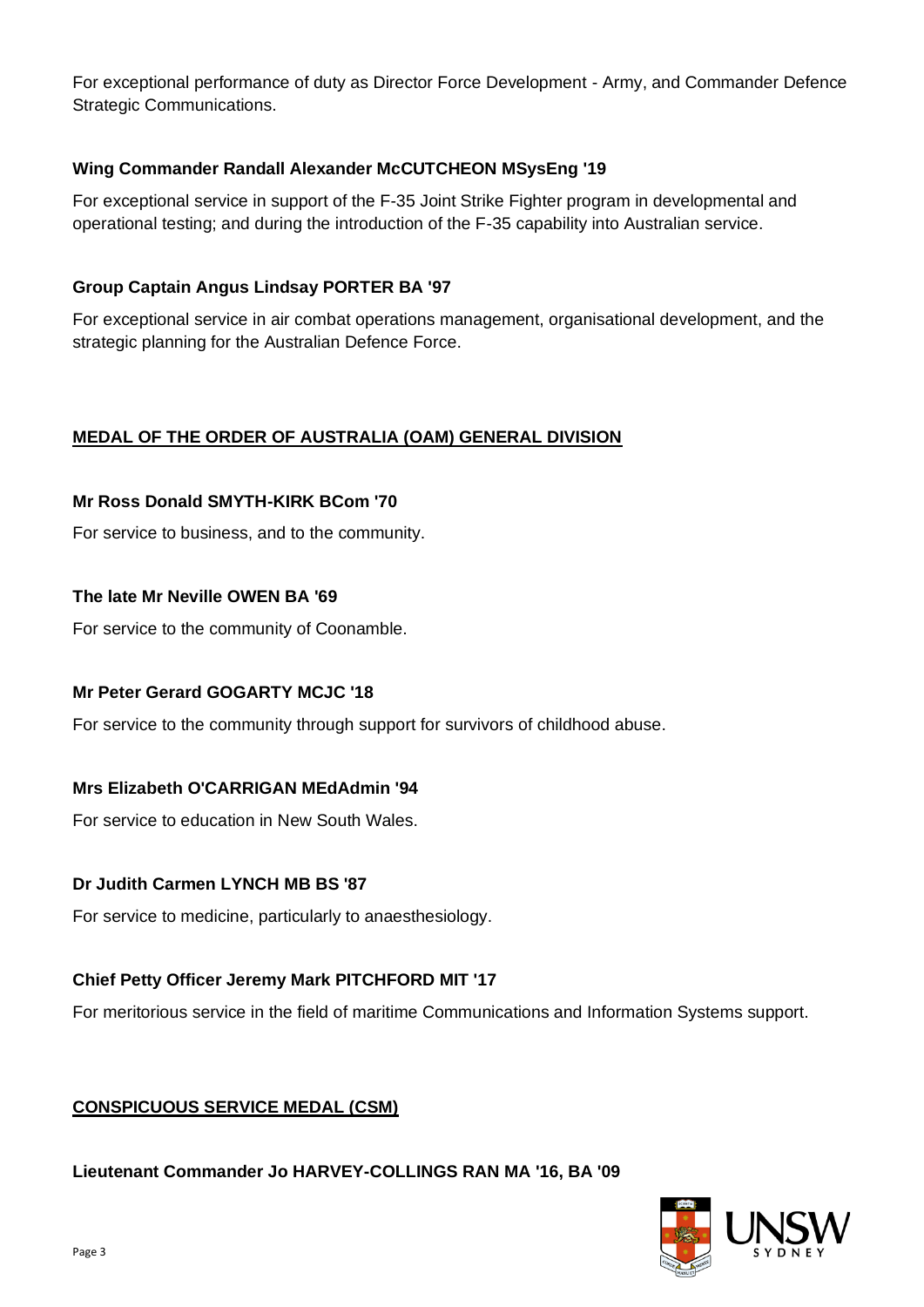For meritorious achievement as Staff Officer - Intelligence at Submarine Operations, Headquarters Joint Operations Command on Operation SAVILLE.

#### **Lieutenant Commander Daniel Edward HODGKINSON RAN MSysEng '13, MSustMgt '16**

For meritorious devotion to duty as the Head of Officer Initial Training HMAS Creswell and Executive Officer of the Royal Australian Naval College.

#### **Commander Charles Geoffrey MARCHANT RAN MCapMgt '16**

For meritorious devotion to duty as the Weapons Electrical Engineer Officer in HMAS Arunta.

#### **Commander Matthew Scott RICHARDSON RAN BA '92**

For meritorious achievement to the Patrol Boat community as Chief of Staff, Patrol Boat Group Headquarters.

#### **Lieutenant Commander Scott James RIVETT RAN BSc '98**

For meritorious devotion to duty as Staff Officer Plans in the Maritime Geospatial Warfare Unit.

# **Major Leigh Joseph BROWN MA '20, BA '10**

For meritorious achievement as Staff Officer Grade 2 - Infantry at the Combined Arms Training Centre.

#### **Captain Jonathan Robert GLOVER MProjMgt '19, BE '13**

For meritorious achievement in the performance of duty as a Project Engineer at the 19th Chief Engineer Works.

#### **Major Eli Simon HOLLISS BSc '00, BSc '02**

For meritorious achievement as the lead Staff Officer for electronic countermeasure development and engagements within the Australian Defence Force Headquarters.

#### **Group Captain Davin James AUGUSTINE MMgtStud '05**

For meritorious achievement as the Chief of Staff Headquarters Joint Task Force 633 while deployed on Operation ACCORDION from December 2018 to October 2019.

#### **Squadron Leader Peter Anthony PERRIN BBus '10**

For meritorious achievement in the design and creation of a Cyberspace Warfare workforce for the Royal Australian Air Force.

# **Lieutenant Colonel Henry William STIMSON CSC MEngSc '10, BE '04**

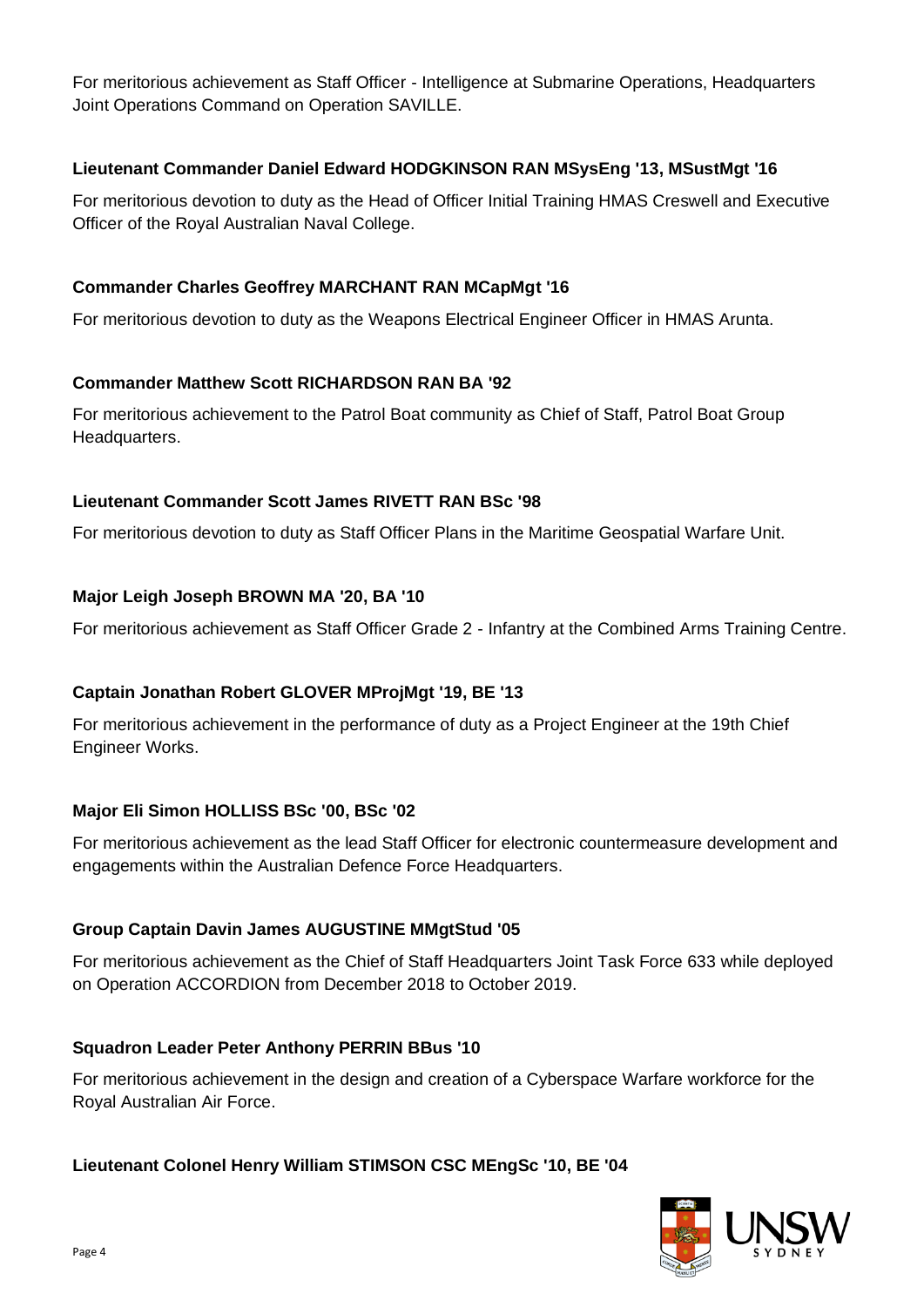For meritorious devotion to duty as the Commanding Officer of the 2nd Combat Engineer Regiment Task Group whilst deployed on Operation BUSHFIRE ASSIST 2019-2020.

# **CONSPICUOUS SERVICE CROSS (CSC)**

#### **Commodore Bradley Robert SMITH RAN BE '00, MMgtStud '07, MBus '12**

For outstanding achievement in the field of materiel support for the Canberra Class Landing Helicopter Dock amphibious capability.

# **Captain Eric Stephen YOUNG RAN MMgtStud '10, BSc '96**

For outstanding devotion to duty as Chief of Staff to Chief of Navy.

# **Colonel Michael Douglas SCOTT MEngSc '05, MEngSc '05, BE '99**

For outstanding achievement as Director of Current Military Commitments at Military Strategic Commitments Division.

# **Lieutenant Colonel Paul Frederick WRIGHT GradDipDefStud '08, MEngSc '10, BE '97**

For outstanding devotion to duty as the Staff Officer Grade One Infrastructure in the Directorate of Enabling Support, Army Headquarters.

#### **Group Captain Michael John BURGESS-ORTON BSc '94**

For outstanding achievement in development and delivery of joint command and control networks and information technologies for the Australian Defence Force.

#### **Group Captain Benjamin William POXON BSc '00**

For outstanding achievement in air mobility development and operations for the Australian Defence Force as Commanding Officer of Number 35 Squadron for the Royal Australian Air Force.

#### **Squadron Leader Matthew Allan TAYLOR MSysEng '16, BE '05**

For outstanding devotion to duty in fighter aircraft maintenance as the Senior Engineering Officer of Number 2 Operational Conversion Unit, Royal Australian Air Force.

#### **Wing Commander Naomi van der LINDEN MA '13**

For outstanding achievement in ethics and leadership development and delivery for the Australian Defence Force as Acting Director of the Centre for Defence Leadership and Ethics.